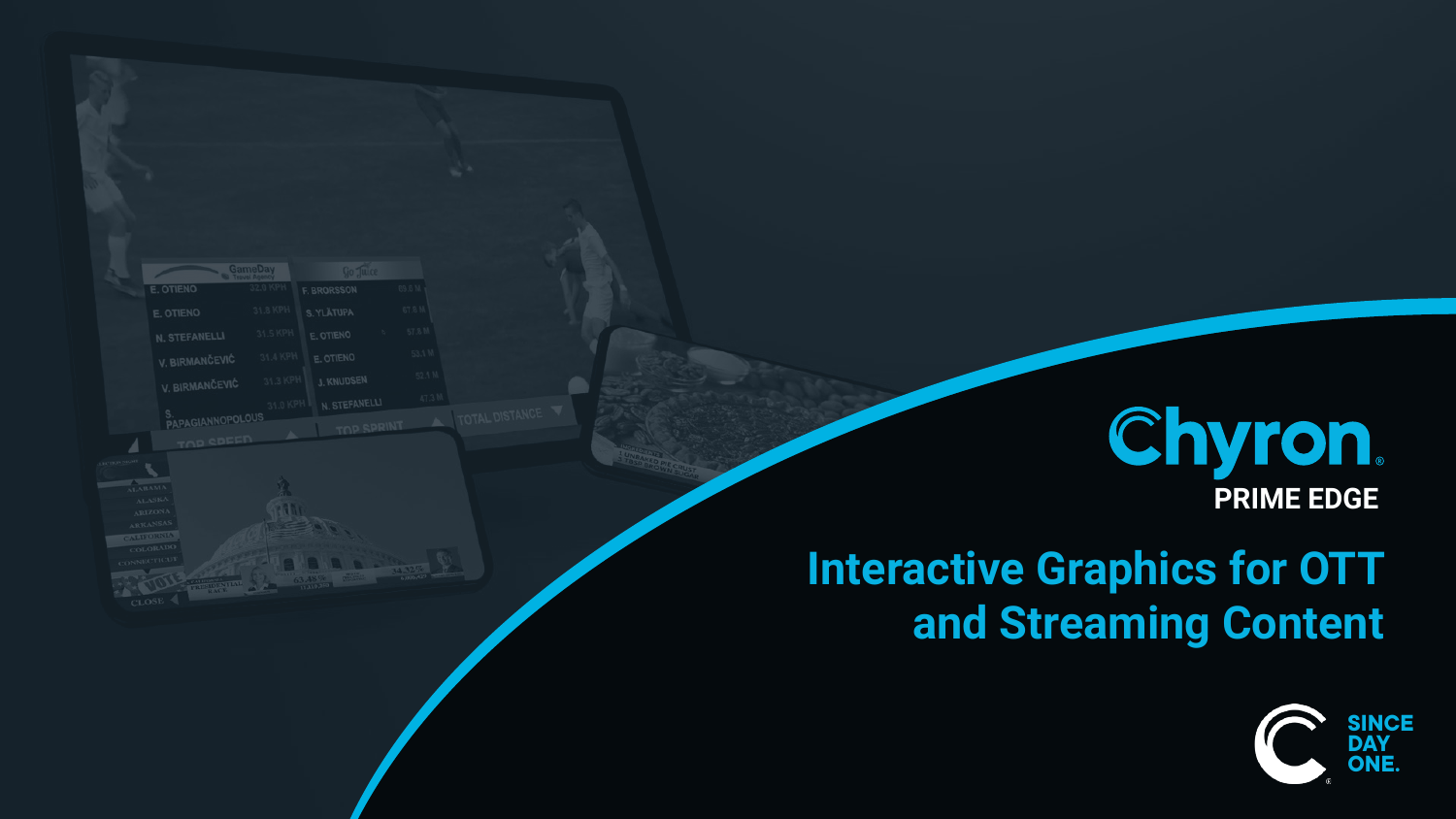PRIME Edge is a cloud-based service for the management and deployment of broadcast-grade interactive graphics - created and powered by PRIME CG - across your OTT channels, streaming content, and online digital platforms. By putting your viewers in the driver's seat with objects that respond to touch gestures and mouse clicks, PRIME Edge empowers your audience to curate the data they care about instream without having to divert attention to a second screen.

The interactivity of PRIME Edge unlocks all-new revenue streams across your web and OTT channels. Tantalize advertisers with high-value targeted content based on viewer selections. Deliver actionable advertising conversion directly from your video content - with clickthrough calls-to-action in your graphic that can redirect viewers to websites and e-commerce pages for purchase. PRIME Edge's interactive graphics are top-dollar sponsor real estate.

With the PRIME Platform at its core, PRIME Edge powers the interactive experience with industry-leading CG graphics, rich logic-driven designs, and a flexible cloud-based management portal. It's easy to get your graphic projects into the cloud, deploy them globally over your streams, and bring a unique experience to every device.

- 
- 
- 





# **The Ultimate Viewer-Defined Experience on a Single Screen**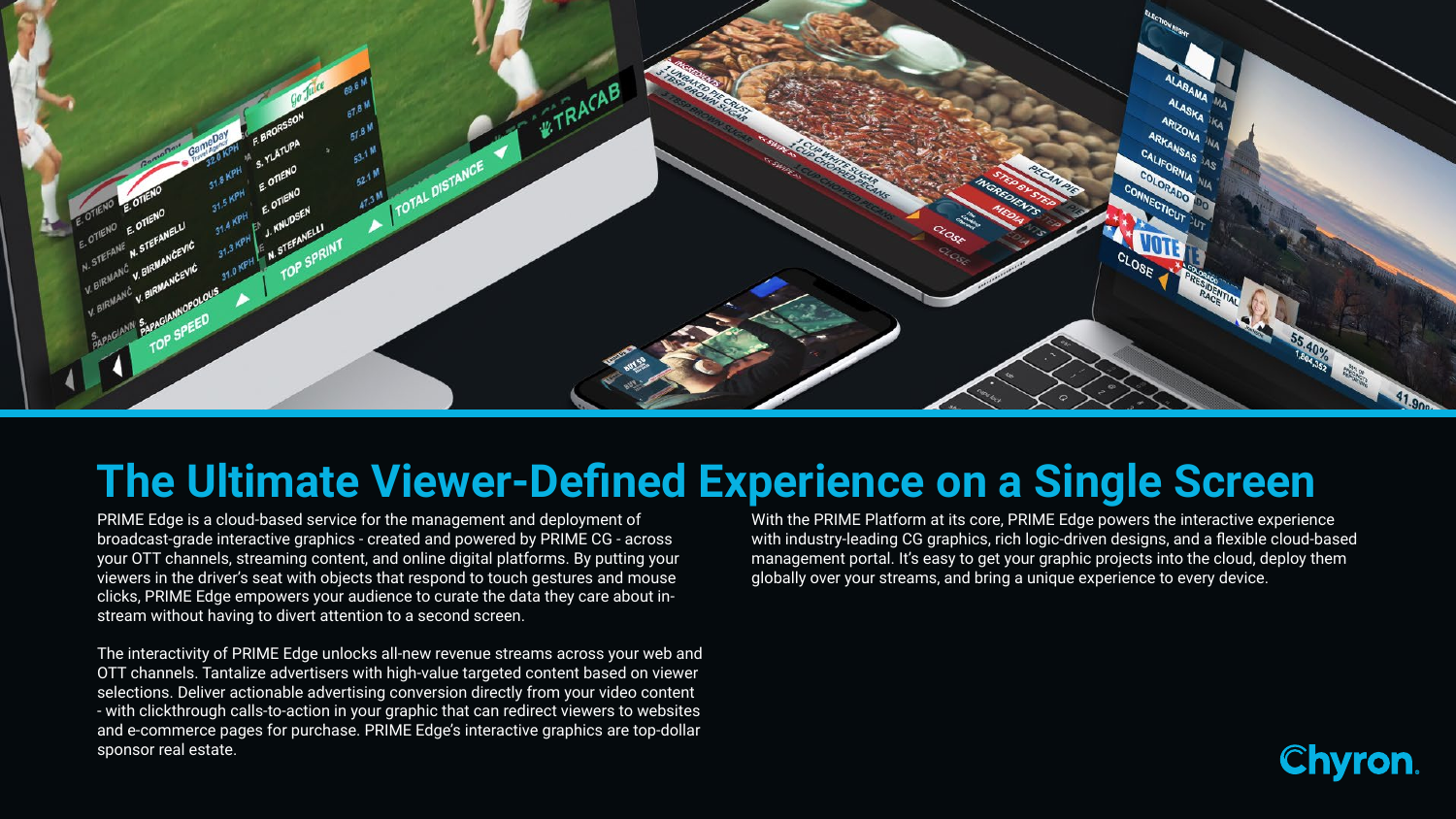### **CREATE**

Powered by the industry-leading PRIME CG, you can employ the universal PRIME Designer to craft captivating and compelling interactive graphics with advanced logic, data bindings, stunning effects, and fluid transitions. This is the same process CG designers know and love, with an exciting new opportunity for interactivity.

### **UPLOAD**

Within PRIME Designer, you can package your scene and relevant project files for upload to the PRIME Edge cloud console directly from your local instance. During upload, PRIME Edge converts your graphic into a web-friendly format that overlays smoothly over video in your streams, on your website, or in custom apps.

| All projects                 |                      |         |              |             |  |  |                     |
|------------------------------|----------------------|---------|--------------|-------------|--|--|---------------------|
| ъ                            |                      | Search. |              |             |  |  | $\alpha$            |
| Project name / 0             | Created              |         |              |             |  |  |                     |
| Dynamic Golf Ads             | 2/8/2022 1:59:41 PM  |         |              | 8 考 8 2 日   |  |  |                     |
| Edge Election Demo           | 3/2/2022 1:25:33 PM  |         |              | 8 考 8 日 日   |  |  |                     |
| Esports Interactive Ads      | 3/8/2022, 1:55:13 PM |         |              | 6 8 8 2 8   |  |  |                     |
| Interactive Resketball       | 2/8/2022, 1:53.14 PM |         |              | 8 5 5 3 F   |  |  |                     |
| Interactive Hockey           | 2/8/2022 1:53:53 PM  |         | $\mathbf{a}$ | (馬) 日 江 目   |  |  |                     |
| Local Elections              | 2/6/2022 1:58:13 PM  |         |              | 和湯 自 容 相    |  |  |                     |
| <b>MLB World Series</b>      | 2/8/2022 1:55:47 PM  |         |              | 日 馬 五 四 四 目 |  |  |                     |
| <b>Multi Language Select</b> | 2/6/2022 1:57:47 PM  |         |              | 6 馬 5 万 百   |  |  |                     |
| <b>NFL Trivia</b>            | 2/8/2022 1:56:46 PM  |         |              | 8 8 8 8 8   |  |  |                     |
| Player Victing               | 3/6/2022 1:56:15 PM  |         |              | ※ も n に 目   |  |  |                     |
|                              | $1 - 2 - 3$          |         |              |             |  |  | Rows per page: 10 * |



#### **MANAGE**

The PRIME Edge Console is where you can test, manage, and deploy your interactive content - and as a cloud-based service - it's easy to access from any internet-connected web browser. You can browse graphics, test touch interaction, refresh data, and publish interactive overlays globally across your streams and platforms.

### **EXPERIENCE**

The end goal of PRIME Edge is to engage your viewers. On any device, anywhere, each member of your audience will have a fullypersonalized experience that they have total control over. They can drill down on the specific stats or details they care about, and with live data-binding, that information will always be relevant.













# **TAKE YOUR CONTENT TO THE EDGE**



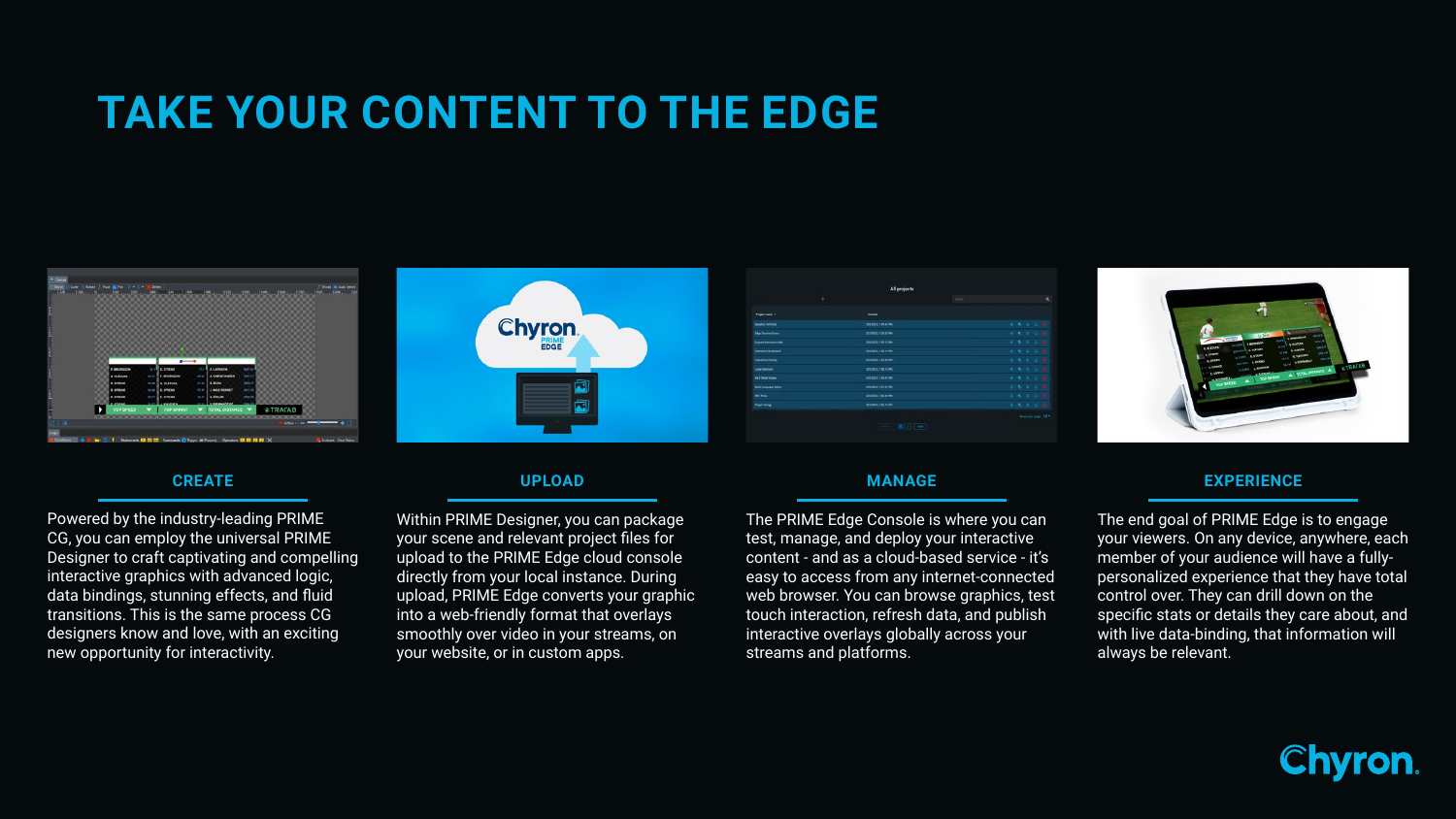#### **HIGH-VALUE AD SPACE**

Interactive ad space on a live broadcast is the kind of real estate that sponsors dream about at night. Highlight an athlete's gear or esports all-star's favorite game, and drive actionable conversion with clickthrough redirects to e-commerce shop pages directly in the graphic. This level of sponsorvalue in a live broadcast is an industry-first.



#### **POWERED BY PRIME CG**

The same top-quality graphics that made Chyron a household name in the world of live broadcast are the very same that power PRIME Edge's interactive graphics. PRIME CG's crisp scene objects, stunning effects, and fluid animations are no longer exclusively the domain of the CG operator, making their way directly to your audience's fingertips.



#### **INTERACTIVE TOUCH POINTS**

Give viewers the ability to surf content without leaving your stream. Your viewers can drill down on the election results of their choice, browse and shop for the gear they see on-screen, track the stats of their favorite home team player, or double-check recipes during their favorite cooking show. The possibilities for engagement are endless.



#### **PRIME DESIGNER QUALITY**

The same PRIME Designer application that designers know and love enables you to use existing skill-sets and in-house resources to drive PRIME Edge interactivity. PRIME's advanced logic can create dynamic content that reacts intelligently to user interactions and automatically updates without any scripting. No outside web or mobile developers required.







## **KEY FEATURES**

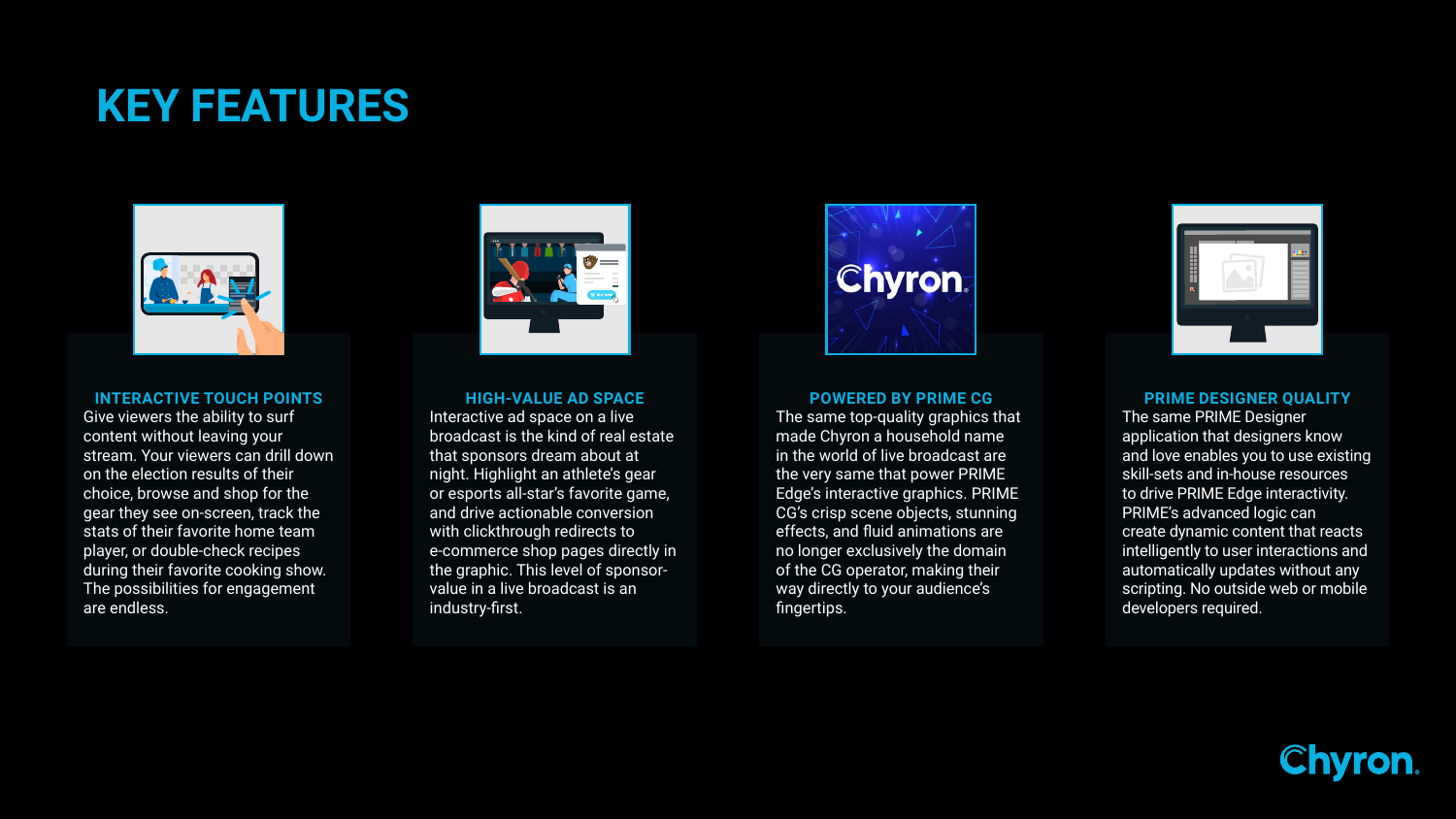#### **GLOBAL OVERLAY PUBLISHING**

Publishing your interactive graphics to your various streaming content is dead-simple with PRIME Edge. From the Edge Console, you can generate an Edge widget URL, embed it over the video player in your OTT platform, website, or mobile app on your OS of choice and any viewer that accesses that video player gets their own unique interactive experience.





#### **SIMPLE UPLOAD MANAGER**

The Edge Upload Manager in PRIME Designer allows you to package, export, and upload your graphic projects directly to the PRIME Edge web portal. Designers can quickly deliver projects without leaving the application they spend their day in, while PRIME Edge rapidly converts graphics to a web-friendly format for universal deployment.





#### **LIVE DATA-BINDING**

Even once uploaded to the cloud and deployed globally to different web streams, PRIME Edge retains the effortless data-binding capability of PRIME. Connect graphics to external data sources and enable automated updates to give viewers the data-driven experience they crave. PRIME Edge can even handle live player-tracking data from our sister company Tracab!



#### **CLOUD-BASED CONSOLE**

The accessibility and scalability of the cloud makes PRIME Edge ideal for suiting your dynamic content needs. Centralize all your graphics into a single web-based portal, where you can review project assets, test interactivity, update data bindings, and publish across all your web-based video players. Staying agile is vital in the digital content landscape.

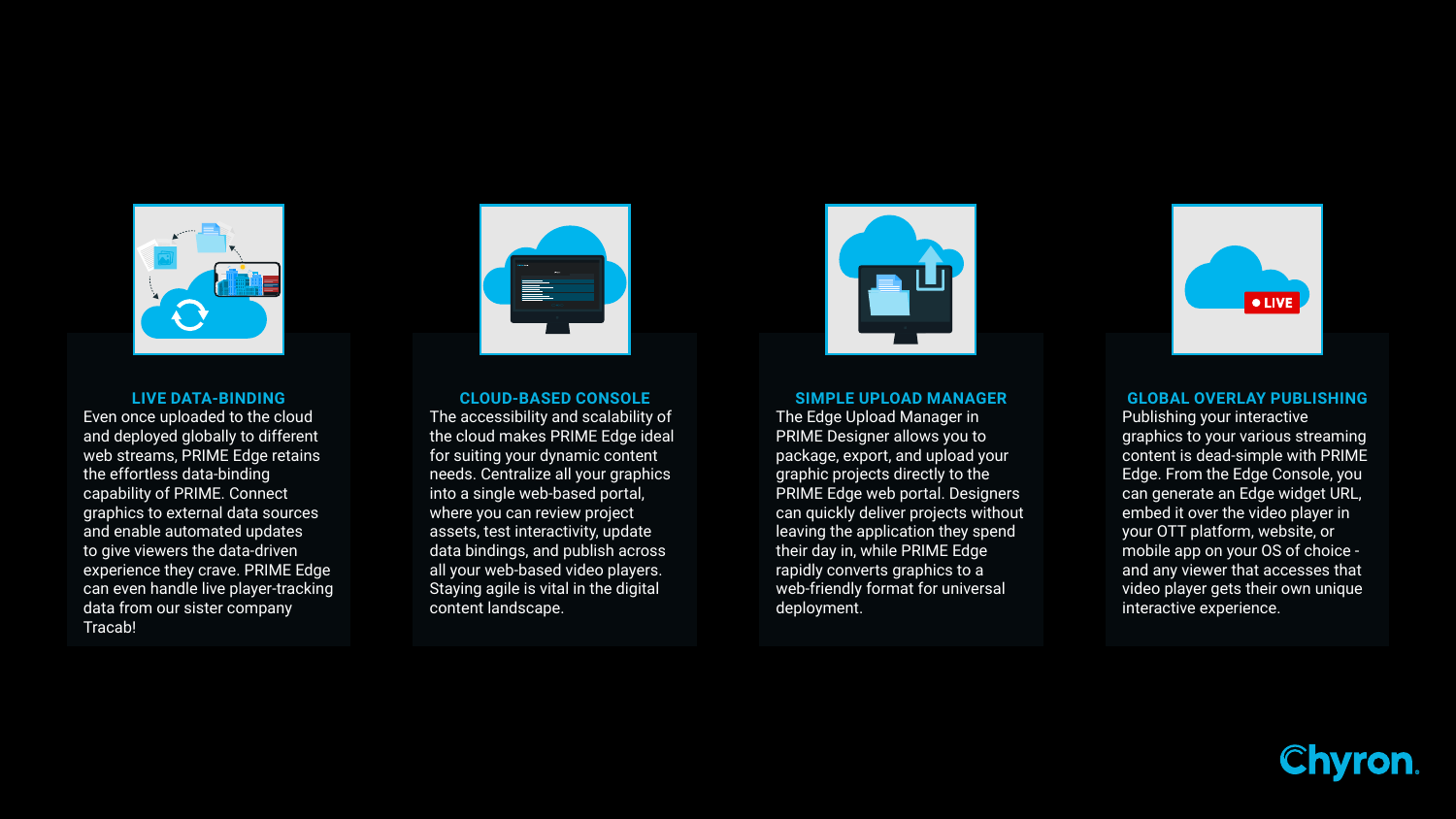| <b>GENERAL</b>                                    |                                                                                                                                                                                                                                      |  |  |  |  |
|---------------------------------------------------|--------------------------------------------------------------------------------------------------------------------------------------------------------------------------------------------------------------------------------------|--|--|--|--|
| <b>Minimum PRIME Software Version Requirement</b> | <b>PRIME 4.3.0</b>                                                                                                                                                                                                                   |  |  |  |  |
| <b>Supported Browsers</b>                         | Google Chrome, Microsoft Edge,                                                                                                                                                                                                       |  |  |  |  |
| <b>Supported Mobile OS</b>                        | Apple iOS 13, Android 4.4.4                                                                                                                                                                                                          |  |  |  |  |
| <b>PRIME Edge Console</b>                         | <b>PRIME Edge Console is the central</b><br>• Filter, sort, search, and navigate<br>• Demo Page functionality to test<br>• Update file-based bindings<br>• View project assets<br>• Generate URL for embedding in<br>• Delete scenes |  |  |  |  |
| <b>PRIME Edge Console Admin</b>                   | From the PRIME Edge console se<br>Create, validate, and delete users<br>• Set user passwords<br>• Dictate user-level permissions to                                                                                                  |  |  |  |  |
| <b>Upload Manager</b>                             | You can easily upload content fro<br><b>PRIME CG's Runtime Playout inte</b><br>• Create a new PRIME Edge cons<br>• Replace the assets in an existir<br>• Merge assets into an existing F                                             |  |  |  |  |
| <b>PRIME CG FEATURES IN PRIME EDGE</b>            |                                                                                                                                                                                                                                      |  |  |  |  |

# **TECHNICAL SPECIFICATIONS**

| <b>Custom Fonts</b>            | Supports .TTF and .OTF                                                                   |
|--------------------------------|------------------------------------------------------------------------------------------|
| <b>Supported Image Formats</b> | .png, .jpeg, and .jpg                                                                    |
| <b>Data Binding</b>            | JSON, XML, Web, Excel (.xlsx & .xls), ar                                                 |
| <b>Open URL Functionality</b>  | Bind a website URL to a scene object s                                                   |
| <b>Supported Design Tools</b>  | Text, Image, Group, Align, Auto Follow,<br><b>Conditions. Please contact your Chyron</b> |



Apple Safari, Mozilla Firefox, Opera

ral point where you can test, manage, and deploy content, as well as manage active users: e projects:

t graphic overlays

n web pages, mobile devices, or streaming providers

ettings you can manage your organization's users:

for upload, deletion, and deployment of content

om PRIME CG to PRIME Edge using the Upload Manager, which you can access directly within erface:

sole project

ng PRIME Edge Console project

PRIME Edge Console project

**Dand Text (.txt & .csv)** 

such as a text field or image.

Auto Spacing, Crop, Font Style, Touch, Transition, Data Object. Parameters, Expressions, In representative for the up-to-date list.